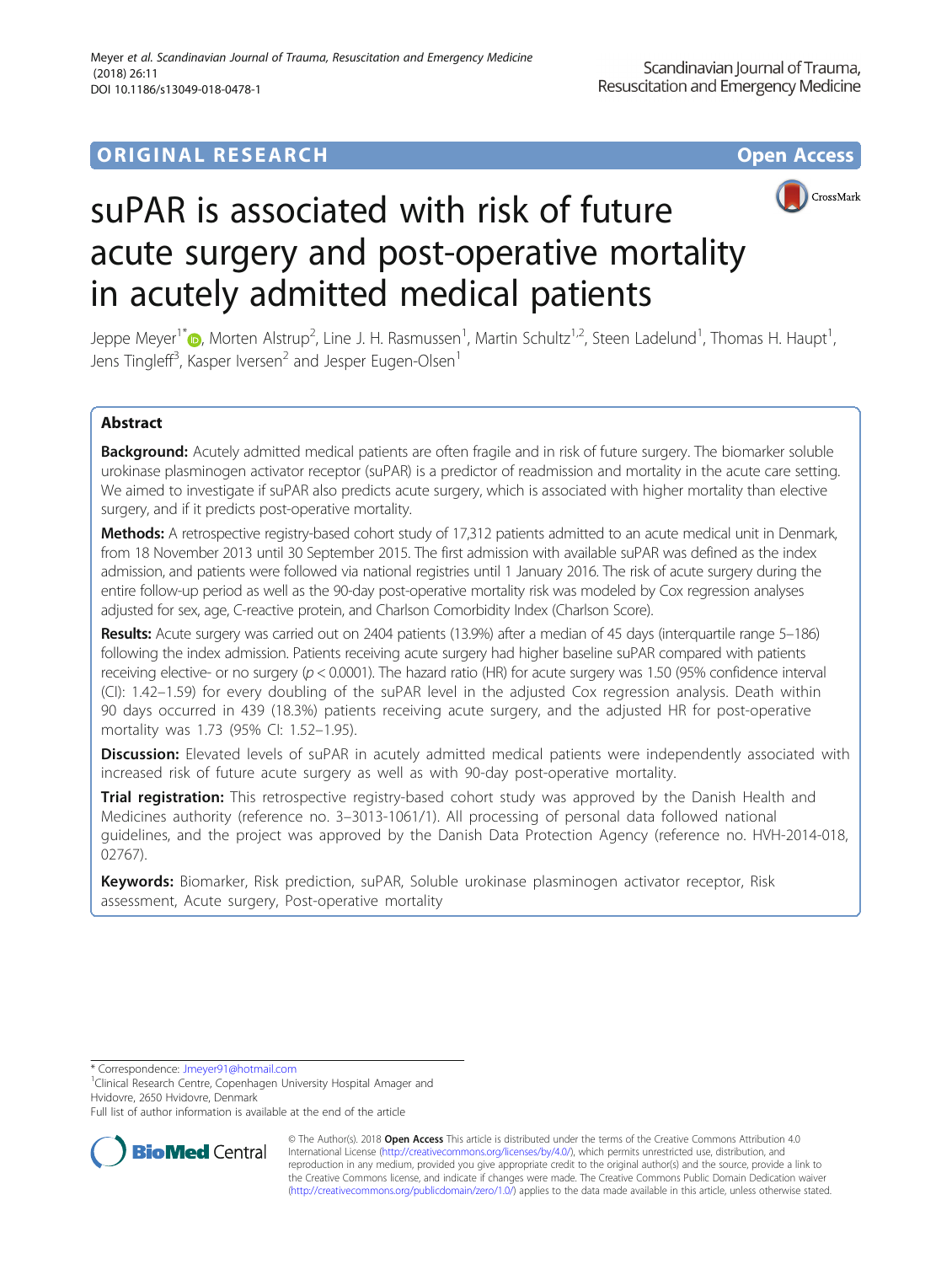## Background

Patients admitted for an acute medical condition (acute medical patients) are at high risk of readmission and mortality after discharge [\[1](#page-6-0)]. In addition, these patients may undergo acute surgery, either during the primary admission or later during a readmission. Acute surgery is associated with higher morbidity and mortality compared with elective surgery  $[2-4]$  $[2-4]$  $[2-4]$  $[2-4]$  $[2-4]$ . The reasons for the increased mortality are multifactorial, but in some cases acute surgery can be an expression of critical illness in patients with more advanced stages of disease [[5\]](#page-6-0). Acute hospitalization creates an opportunity to identify patients at high risk of acute surgery. Early recognition of the need of surgery could reduce the number of surgical procedures performed under acute circumstances, which may in turn reduce associated morbidity and mortality. Furthermore, identification of patients who are at high risk of post-operative mortality may aid in the decision on when to operate and in planning resources for postoperative care.

Soluble urokinase plasminogen activator receptor (suPAR) is an unspecific marker of immune activation and reflects the overall inflammatory state of an individual. Elevated plasma levels of suPAR are strongly associated with development, presence, and progression of a broad range of diseases  $[6-8]$  $[6-8]$  $[6-8]$  $[6-8]$  $[6-8]$ , such as cardiovascular diseases and diabetes [[9](#page-6-0)–[11](#page-6-0)], certain types of cancer [[9,](#page-6-0) [12](#page-6-0)–[14](#page-6-0)], chronic and acute kidney disease [\[15,](#page-6-0) [16](#page-6-0)], and infectious diseases [\[17](#page-6-0)–[19](#page-6-0)].

Among acutely admitted medical patients, elevated suPAR is an independent risk marker associated with intensive care unit admissions, readmissions, and mortality [[1,](#page-6-0) [20\]](#page-6-0).

In this study, we aimed to investigate if suPAR measured at admission can predict the risk of future acute surgery and post-operative mortality following acute surgery in a large cohort of acutely admitted medical patients.

## Methods

## Study design and setting

This retrospective, registry-based study was carried out at Copenhagen University Hospital Amager and Hvidovre, Hvidovre, Denmark, investigating patients who were admitted and had blood samples drawn at the Acute Medical Unit (AMU) from 18 November 2013 until 30 September 2015. Since 18 November 2013, suPAR was routinely analyzed in all AMU patients as part of the standard blood samples taken at admission. Data on a subgroup of this population was previously described by Rasmussen et al. [\[1](#page-6-0)]. The index admission was defined as the first admission during this period where suPAR was measured. The patients were followed in national registries for minimum 90 days from the index admission through 31 December 2015. The Danish personal civil registration number (CPR number) was used to link patient data from national registries with laboratory data from the electronic hospital database LABKA. The Danish National Patient Registry (NPR) contains information on all hospital admissions, including dates of admission and discharge, registered diagnoses, and surgical procedures performed. Hospital admission contacts in the NPR with less than 5 h apart were considered to belong to the same hospital admission, while contacts with more than 5 h apart were considered to belong to separate admissions. The survival status was extracted from the Civil Registration System.

## Selection of participants

Patients were included if they had standard blood samples analyzed during their admission to the AMU. Children, obstetrical-, gynecological-, gastroenterological-, and acute surgical patients were admitted to specialized acute departments and were therefore not included. Patients were excluded if no suPAR measurement was available or if follow-up via national registries was not possible.

## **Outcomes**

The primary outcome was surgery, defined as a patient having any surgical procedure registered in the NPR during an admission in the follow-up period: acute surgery was defined as an admission containing at least one acute surgical procedure; elective surgery was defined as an admission containing only planned, and no acute, surgical procedures. Thus, if a patient had both an elective and an acute surgical procedure registered within the same admission, it was defined as acute surgery. The distinction between acute and elective surgical procedures was made based on a variable in NPR that indicates whether the admission for a given surgical contact is acute or planned. Surgical procedures were stratified according to specialty, using the classification from the Danish national Healthcare Classification System (SKS). Smaller surgical procedures, such as lumbar- and ascites puncture and needle biopsies, and investigative procedures, such as endoscopies, were included in the analyses as surgery. A separate analysis excluding patients who only had minor surgery or endoscopies was carried out as well. Surgery types with less than 50 cases were compiled into the category "Other" (endocrine-, ophthalmological-, head and neck-, oral-, breast-, and tissue transplantation surgical procedures). Cancer-related surgery was defined as any surgical procedure for the primary diagnosis cancer (ICD-10 C00-C97). It should be noted that a patient can be in more than one surgical specialty.

The secondary outcome was all-cause mortality. When comparing mortality between non-surgical and surgical patients, we used mortality rates per person-year during the entire follow-up period. Patients who received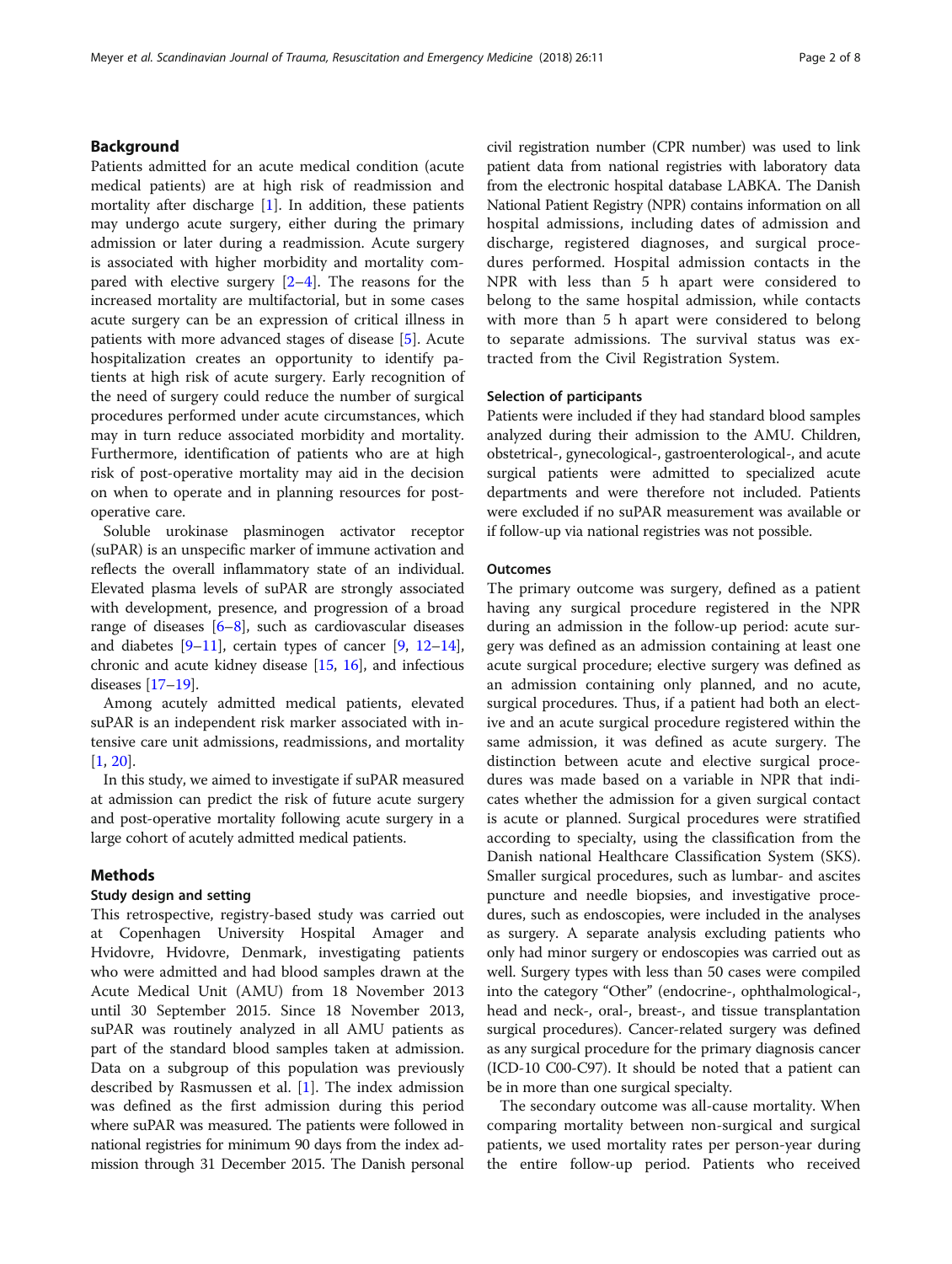surgery were categorized as non-surgical patients until the day of surgery; after that their time at risk was calculated for acute or elective surgery, respectively, until death or end of follow-up. This was done to prevent immortality bias. When comparing mortality between surgical specialties, we used 90-day post-operative mortality calculated from the first day of surgery.

## **Measurements**

Plasma levels of suPAR were analyzed as part of the standard blood samples at the Department of Clinical Biochemistry as previously described [\[1](#page-6-0)]. Briefly, suPAR was measured daily during weekdays in singlets using the suPARnostic® AUTO Flex ELISA on a Siemens BEP2000 analyzer according to the manufacturer's instructions (ViroGates A/S, Birkerød, Denmark). C-reactive protein (CRP) was measured using a COBAS 6000 analyzer (Roche Diagnostics, Mannheim, Germany).

## Charlson score

The Charlson Comorbidity Index (Charlson score) [[21](#page-6-0)], was calculated using all diagnoses registered in the NPR for the index admission and in the 2 years prior to the index admission. The Charlson Score is a weighted scoring system, rating the number and severity of chronic comorbidities, including chronic kidney disease among others. We used a SAS macro (developed by Ken Turner and Charles Burchill) based on ICD-10 diagnoses to calculate the Charlson score [\[22\]](#page-6-0), using the revised weighting by Quan et al. [\[23\]](#page-6-0).

## Data analysis

Continuous data are presented as medians with interquartile range (IQR). Differences in continuous variables were tested by Student's *t*-test or Wilcoxon's two-sample test, and categorical variables were tested by Chisquared test. The correlation between suPAR and CRP was calculated using Kendall rank correlation coefficient.

The risk of acute surgery and post-operative mortality was modeled by Cox regression as a function of log2 transformed suPAR adjusted for sex, age, CRP, and Charlson score. A second analysis was made including creatinine in the adjustment. We used a combined endpoint for acute surgery, using death and elective surgery as competing risks. In the Cox regression analysis of post-operative mortality, the number of days to surgery was also included as an explanatory variable to adjust for differences in time from suPAR measurement to surgery. We also tested for an interaction between the suPAR level and time from suPAR analysis to surgery. The results are presented as hazard ratios (HRs) with 95% confidence intervals (CIs).

The risk of acute surgery and 90-day post-operative mortality according to suPAR level was presented in

cumulative incidence plots and Kaplan-Meier plots, respectively. suPAR values were stratified in 3 ng/ml intervals to ensure that the results were less dependent on the specific cohort and thereby comparable with other patient cohorts. The log-rank test was used to compare mortality or risk of acute surgery between suPAR strata in the cumulative incidence and Kaplan-Meier plots.

SAS Enterprise Guide 7.1 (SAS Institute, Cary, North Carolina, USA) and R 3.0.3 (R Foundation for Statistical Computing, Vienna, Austria) were used for statistical analysis. A  $p$ -value < 0.05 was considered statistically significant.

## Results

### Participants

The cohort consisted of 20,193 patients who were admitted to the AMU for an acute medical condition. A total of 2881 were excluded (Fig. 1), leaving 17,312 patients for analysis. Baseline characteristics are shown in Table [1](#page-3-0).

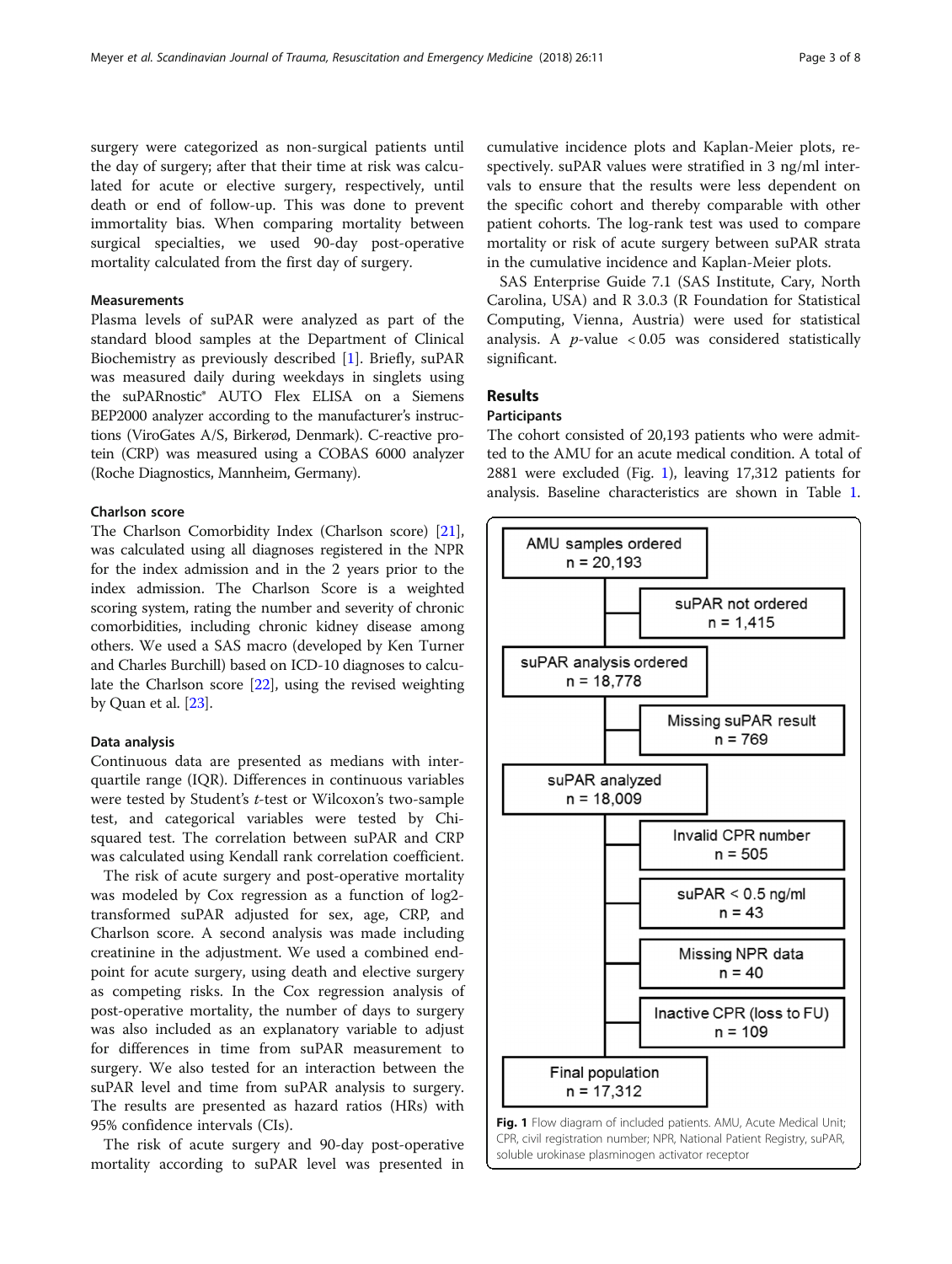<span id="page-3-0"></span>

|  | Table 1 Baseline characteristics of acutely admitted medical |  |  |
|--|--------------------------------------------------------------|--|--|
|  | patients at the index admission                              |  |  |

| Characteristics              | Patients ( $n = 17,312$ ) |
|------------------------------|---------------------------|
| Male sex, n (%)              | 8118 (47)                 |
| Age (years), median (IQR)    | $61.3(43.3 - 76.3)$       |
| CRP (mg/l), median (IQR)     | $5(1-31)$                 |
| suPAR (ng/ml), median (IQR)  | $2.8(1.9-4.3)$            |
| Charlson score, median (IQR) | $0(0-1)$                  |

CRP C-reactive protein, IQR interquartile range, suPAR soluble urokinase plasminogen activator receptor

The median follow-up time for all included patients was 394 days (IQR 218–583). During follow-up, 3768 (21.8%) patients had surgical procedures performed. Of these, 2404 (63.8%) were acute (Table 2). The median time from suPAR measurement at the index admission until surgery was 74 days (IQR 9–218); 45 days (IQR 5–186) for acute surgery and 118 days (IQR 37–275) for elective surgery.

#### suPAR is associated with acute surgery

Patients receiving acute surgery were older and had higher suPAR and CRP levels at the index admission compared with non-surgical patients (Table 2). Furthermore, the median Charlson score was higher, showing an increased prevalence of comorbidities among acute surgical patients (Table 2). Similarly, patients who underwent elective surgery were older and had higher suPAR and Charlson score compared with non-surgical patients (Table 2). For the entire population, suPAR and CRP were positively correlated (Kendall's tau b 0.36,  $p < 0.0001$ ).

In the Cox regression model adjusted for sex, age, CRP, and Charlson score, suPAR was associated with acute surgery during follow-up, with a HR of 1.50 (95% CI: 1.42–1.59,  $p < 0.0001$ ) for every doubling in suPAR. When including creatinine in the adjustment, the HR was 1.45 (95% CI: 1.37-1.54,  $p < 0.0001$ ).

Furthermore, we carried out a sub-analysis excluding 761 patients that exclusively had minor surgical procedures performed (minor surgery and endoscopies). In this subanalysis, adjusted for sex, age, CRP and Charlson score, every doubling in suPAR was associated with a HR of 1.37 (95% CI: 1.29–1.47,  $p < 0.0001$ ). Finally, the cumulative incidence rate of acute surgery increased with increasing suPAR (Fig. [2\)](#page-4-0).

## suPAR in acute and elective surgery

When comparing acute with elective surgery, suPAR was increased in patients undergoing endoscopies, gastroenterological-, orthopedic-, respiratory-, urological- and, to a lesser degree, dermatological- and cancer-related surgical procedures (Table [3](#page-5-0)).

## Mortality rates in acute medical patients

In the entire population of acutely admitted medical patients, mortality rates were higher among those who received acute surgery during follow-up compared with non-surgical patients, whereas mortality rates were similar among patients receiving elective surgery compared with the non-surgical patients (Table 2).

90-day post-operative mortality was higher in patients receiving acute surgery compared to elective in the majority of specialties (Table [3](#page-5-0)). This increased mortality was particularly evident for gastroenterological-, orthopedic-, respiratory-, vascular-, and cancer-related surgery as well as endoscopies, but also observed for cardiothoracic-, neurological-, urological-, minor-, and dermatological surgical procedures (Table [3\)](#page-5-0).

## suPAR is associated with post-operative mortality in acutely operated patients

Of the patients receiving acute surgery, 439 died (18.3%) within 90 days follow-up after surgery. In Cox regression analysis adjusted for sex, age, CRP, and Charlson score, the HR for 90-day post-operative mortality for doubling the suPAR value was 1.73 (95% CI: 1.52-1.95,  $p <$ 0.0001). Due to variability in time from the index admission to the acute surgical procedure, we tested for an interaction between the suPAR level and time from suPAR analysis to surgery in the Cox regression analysis for 90-day post-operative mortality, and found no

**Table 2** Acutely admitted medical patients stratified in relation to surgery

| Characteristics                | No surgery ( $n = 13,544$ ) | Acute surgery ( $n = 2404$ ) | $p$ -value <sup>a</sup> | Elective surgery ( $n = 1364$ ) | $p$ -value $^{\circ}$ |  |  |
|--------------------------------|-----------------------------|------------------------------|-------------------------|---------------------------------|-----------------------|--|--|
| Male sex, n (%)                | 6308 (46.6)                 | 1113 (46.3)                  | 0.80                    | 697 (51.1)                      | 0.0014                |  |  |
| Age, median (IQR)              | $60.0(41.8 - 76.1)$         | 66.4 (47.4-78.8)             | < 0.0001                | 64.9 (51.7-74.5)                | < 0.0001              |  |  |
| CRP, median (IQR)              | $5(1-26)$                   | $12(3-61)$                   | < 0.0001                | $5(1-22)$                       | 0.30                  |  |  |
| suPAR, median (IQR)            | $2.7(1.9-4.0)$              | $3.6(2.4-5.7)$               | < 0.0001                | $2.9(2.1-4.2)$                  | < 0.0001              |  |  |
| Charlson score, median (IQR)   | $0(0-1)$                    | $0(0-2)$                     | < 0.0001                | $0(0-1)$                        | < 0.0001              |  |  |
| Mortality rate per person-year | 0.12                        | 0.37                         | < 0.0001                | 0.13                            | 0.60                  |  |  |

CRP C-reactive protein, IQR interquartile range, suPAR soluble urokinase plasminogen activator receptor

<sup>a</sup>Acute surgery compared to no surgery

b Elective surgery compared to no surgery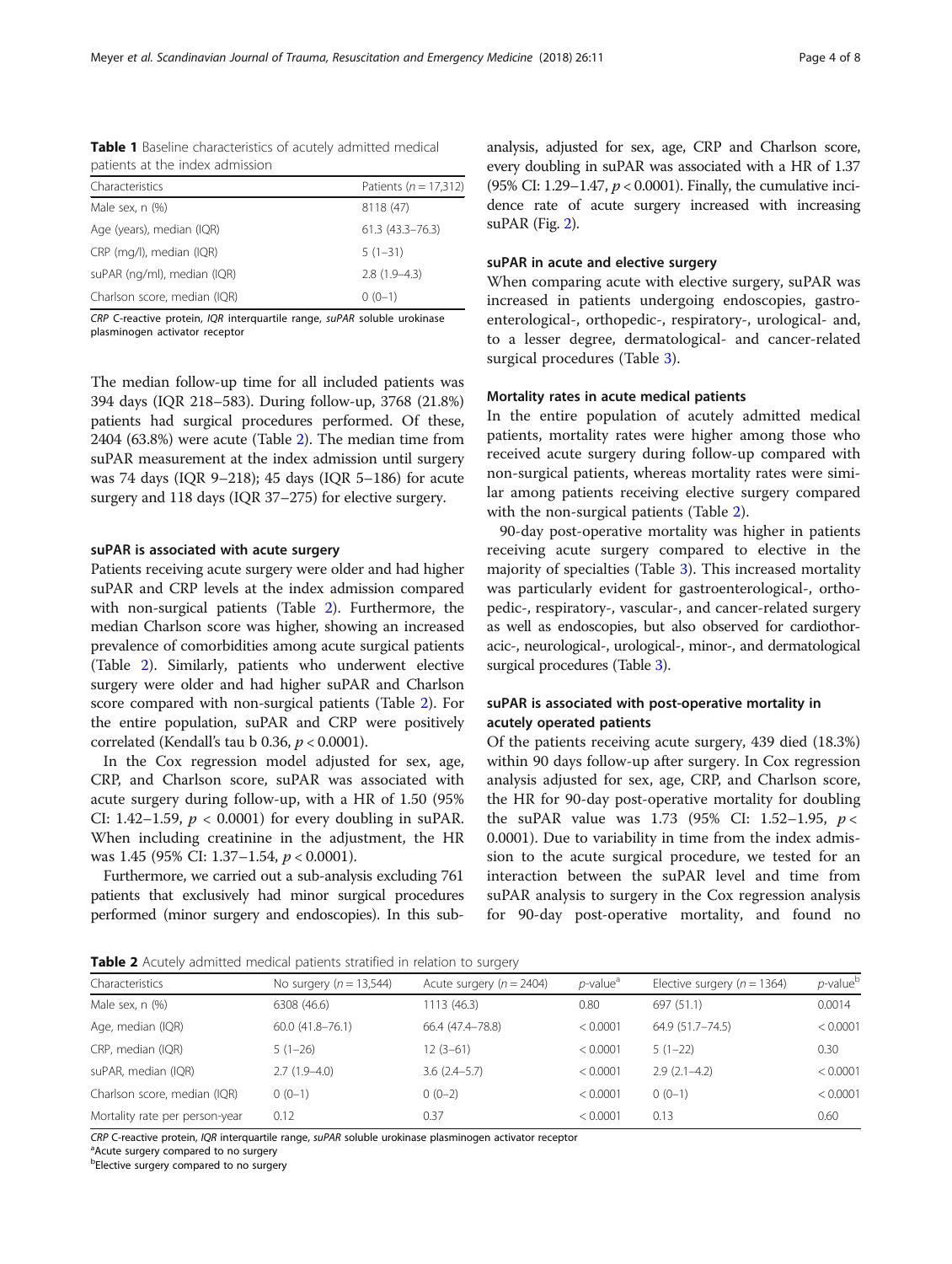<span id="page-4-0"></span>

interaction ( $p = 0.86$ ). The 90-day post-operative mortality after acute surgery was higher for patients with elevated baseline levels of suPAR (Fig. [3\)](#page-5-0).

## Discussion

In this large cohort of acute medical patients, 14% underwent acute surgery during a median follow-up of little more than a year. Elevated suPAR levels were significantly associated with increased risk of future acute surgery as well as postoperative mortality when adjusted for sex, age, CRP, and comorbidity burden. To our knowledge, this study is the first to investigate an association between suPAR in patients admitted with an acute medical condition and the risk of receiving future acute surgery.

suPAR is a prognostic biomarker routinely measured in acute medial patients in our hospital. It has previously been shown that elevated suPAR level is associated with increased risk of admission to the intensive care unit, readmissions, and mortality in these patients [\[1](#page-6-0), [8](#page-6-0), [20](#page-6-0)]. In this study, we add the risk of future acute surgery to the list of negative outcomes associated with elevated suPAR level.

There is a limited amount of research that has used acute surgery as an outcome measurement, and the use of biomarkers for risk prediction in surgery is generally directed towards predicting post-operative outcomes, such as morbidity and mortality [\[24,](#page-7-0) [25\]](#page-7-0). A British study

found associations between increasing CRP levels during admittance and the risk of undergoing acute surgery in patients presenting with acute renal colic. However, there was no association between the initial admissionlevel of CRP and the risk of acute surgery [\[26](#page-7-0)].

In contrast, we found that the initial suPAR level was associated with the risk of future acute surgery in an unspecific cohort of acute medical patients. This knowledge of the relation between suPAR and future acute surgery cannot be used to exactly predict which acute medical patients will undergo acute surgery, but it adds acute surgery as an adverse event to be aware of, when encountering patients with elevated levels of suPAR.

Elevated suPAR at the index admission was also found to be associated with future post-operative mortality. The mortality rate was higher in patients receiving acute surgery compared with both patients receiving elective and no surgery. To support this, earlier studies also showed increased mortality among acutely operated patients compared with elective patients [\[2](#page-6-0)–[4](#page-6-0)]. Similarly, preoperative suPAR levels was shown to be an independent predictor of mortality in patients operated for colorectal cancer [[27\]](#page-7-0). The observation that suPAR carries information on post-operative mortality suggests that suPAR could potentially supplement preoperative risk scoring systems, such as the American Society of Anaesthesiologists (ASA) score [[28](#page-7-0)] or raise attention to high-risk patients prior to surgery.

In the cohort, the suPAR levels were significantly elevated among both patients receiving acute and elective surgery compared to patients receiving no surgery; the highest suPAR levels were observed in acutely operated patients. The acute surgical patients were more ill, as indicated by the presence of comorbidities and higher suPAR levels. Similarly, a large American study of surgical patients also observed a higher proportion of patients with preoperative systemic inflammatory response syndrome or sepsis and thereby higher preoperative inflammation level among acutely operated patients [[3\]](#page-6-0). Even though there are differences between our study and the American study, both studies find that preoperative inflammation and comorbidities have an effect on the post-operative outcome [\[3](#page-6-0)].

suPAR was analyzed at a median of 74 days before surgery, indicating that it reflects an underlying pathology or frailty that increase the risk of acute surgery. It raises the question of whether suPAR measured immediately before surgery could have even stronger post-operative prognostic value. This was not possible to determine with the present study design.

Our study finds that suPAR can serve as an 'attention marker' for identifying the most fragile acute medical patients who have the highest risk of negative outcomes, including acute surgery.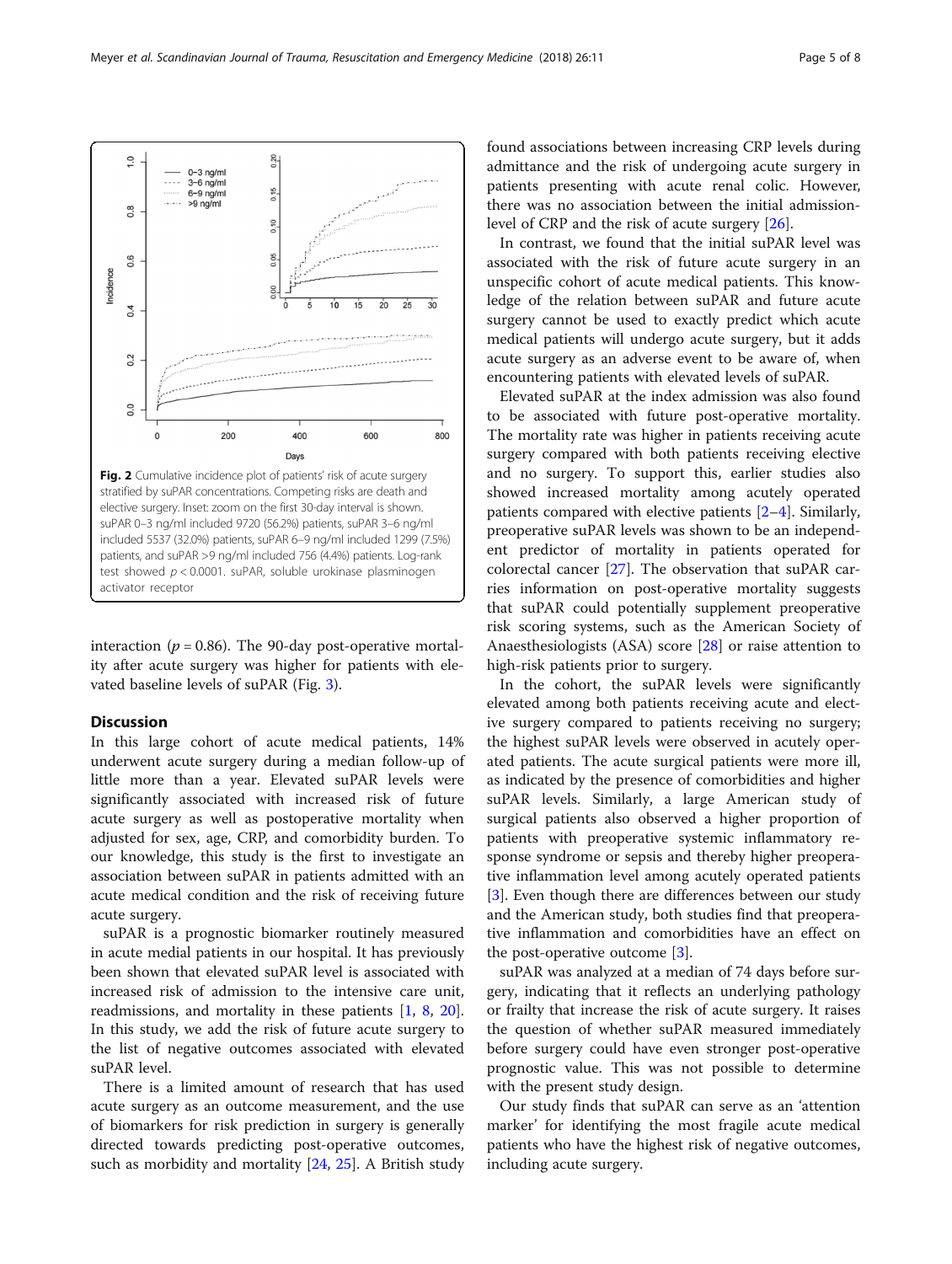|                             | Acute surgery |              | Elective surgery           |          |              |                                                           |          |                                   |
|-----------------------------|---------------|--------------|----------------------------|----------|--------------|-----------------------------------------------------------|----------|-----------------------------------|
| Type of surgery             | $n (%)^a$     | Median suPAR | 90-days mortality:<br>n(%) | $\Gamma$ | Median suPAR | 90-days mortality: $p$ -value suPAR <sup>b</sup><br>n (%) |          | $p$ -value mortality <sup>c</sup> |
| Gastroenterological         | 353 (68.7)    | 3.7          | 75 (21.3)                  | 161      | 3.2          | 9(5.6)                                                    | 0.0032   | < 0.0001                          |
| Orthopedic                  | 320 (57.7)    | 4.3          | 61(19.1)                   | 235      | 2.8          | 5(2.1)                                                    | < 0.0001 | < 0.0001                          |
| Cardiothoracic              | 111(30.3)     | 2.8          | 8(7.2)                     | 255      | 2.6          | 3(1.2)                                                    | 0.16     | $0.0041$ <sup>d</sup>             |
| Neurological                | 68 (44.7)     | 2.9          | 8(11.8)                    | 84       | 2.8          | 2(2.4)                                                    | 0.90     | 0.043 <sup>d</sup>                |
| Respiratory                 | 357 (86.9)    | 4.4          | 131 (36.7)                 | 54       | 3.1          | 5(9.3)                                                    | < 0.0001 | < 0.0001                          |
| Urological                  | 87 (41.6)     | 4.4          | 14(16.1)                   | 122      | 3.1          | 5(4.1)                                                    | < 0.0001 | 0.0029                            |
| Minor                       | 381 (87.0)    | 4.5          | 114 (29.9)                 | 57       | 3.8          | 4(7.0)                                                    | 0.065    | 0.0003                            |
| Endoscopies                 | 764 (76.7)    | 4.2          | 145 (19.0)                 | 230      | 3.3          | 11(4.8)                                                   | < 0.0001 | < 0.0001                          |
| Gynecological               | 34 (34.7)     | 2.8          | 1(2.9)                     | 64       | 2.7          | $\mathbf{0}$                                              | 0.53     | 0.17                              |
| Obstetrics                  | 231 (89.1)    | 1.6          | $\circ$                    | 28       | 1.8          | $\mathbf 0$                                               | 0.50     |                                   |
| Vascular                    | 54 (36.7)     | 4.1          | 12(22.2)                   | 93       | 4.2          | 1(1.1)                                                    | 0.96     | < 0.0001                          |
| Dermatological              | 161 (80.5)    | 4.1          | 29 (18.0)                  | 39       | 3.7          | 1(2.6)                                                    | 0.022    | 0.0153 <sup>d</sup>               |
| Other                       | 10(10.5)      | 2.5          | 1(10.0)                    | 85       | 2.8          | 2(2.4)                                                    | 0.71     | 0.19                              |
| Cancer-related <sup>e</sup> | 104(40.5)     | 4.1          | 46 (44.2)                  | 153      | 3.4          | 11(7.2)                                                   | 0.010    | < 0.0001                          |

<span id="page-5-0"></span>Table 3 Acute and elective surgery in individual specialties

suPAR soluble urokinase plasminogen activator receptor

<sup>a</sup>The percentage of total surgery in the specific specialty

b<br>
p-value is calculated for scute 90-day mortality compared with elective S

 $\epsilon_{p}$ -value is calculated for acute 90-day mortality compared with elective 90-day mortality

 $\frac{d}{dt}$ Fisher's exact test is used instead of Pearson's Chi-squared test

<sup>e</sup>Cancer-related surgery is measured as the patient having cancer as the main diagnosis when surgery was performed

## Limitations

This study has some limitations. The study was carried out at a single hospital and should be reproduced in a multicenter study to improve general applicability. In our hospital, acutely admitted gastroenterological patients, children, and obstetric patients are admitted through specialized acute departments, where suPAR is not routinely analyzed; therefore, these patients were not included in the study. Another limitation is the lack of data on smoking habits, which has been shown to



increase suPAR levels with up to 1–2 ng/ml in the general population [\[29](#page-7-0)].

The types of surgery could have been stratified into risk levels in relation to post-operative mortality as the specific type of surgery has a large influence on postoperative mortality [\[30](#page-7-0)] and may be a potential confounder. A second analysis excluding minor surgery (ascites puncture, needle biopsies etc.) and endoscopies showed that the prognostic effect of suPAR is not limited to minor surgical procedures.

## Conclusion

In summary, we found that elevated suPAR levels in acute medical patients were associated with increased risk of future acute surgery and of post-operative mortality. The suPAR biomarker may, along with other biomarkers and clinical observations, aid the physicians in identifying acute medical patients in high risk of negative outcomes.

#### Abbreviations

AMU: Acute medical unit; ASA: American Society of Anaesthesiologists; CI: Confidence interval; CPR: Civil registration number; CRP: C-reactive protein; HR: Hazard ratio; ICD: International Classification of Diseases; IQR: Interquartile range; NPR: National Patient Registry; SKS: Danish national Healthcare Classification System; suPAR: Soluble urokinase plasminogen activator receptor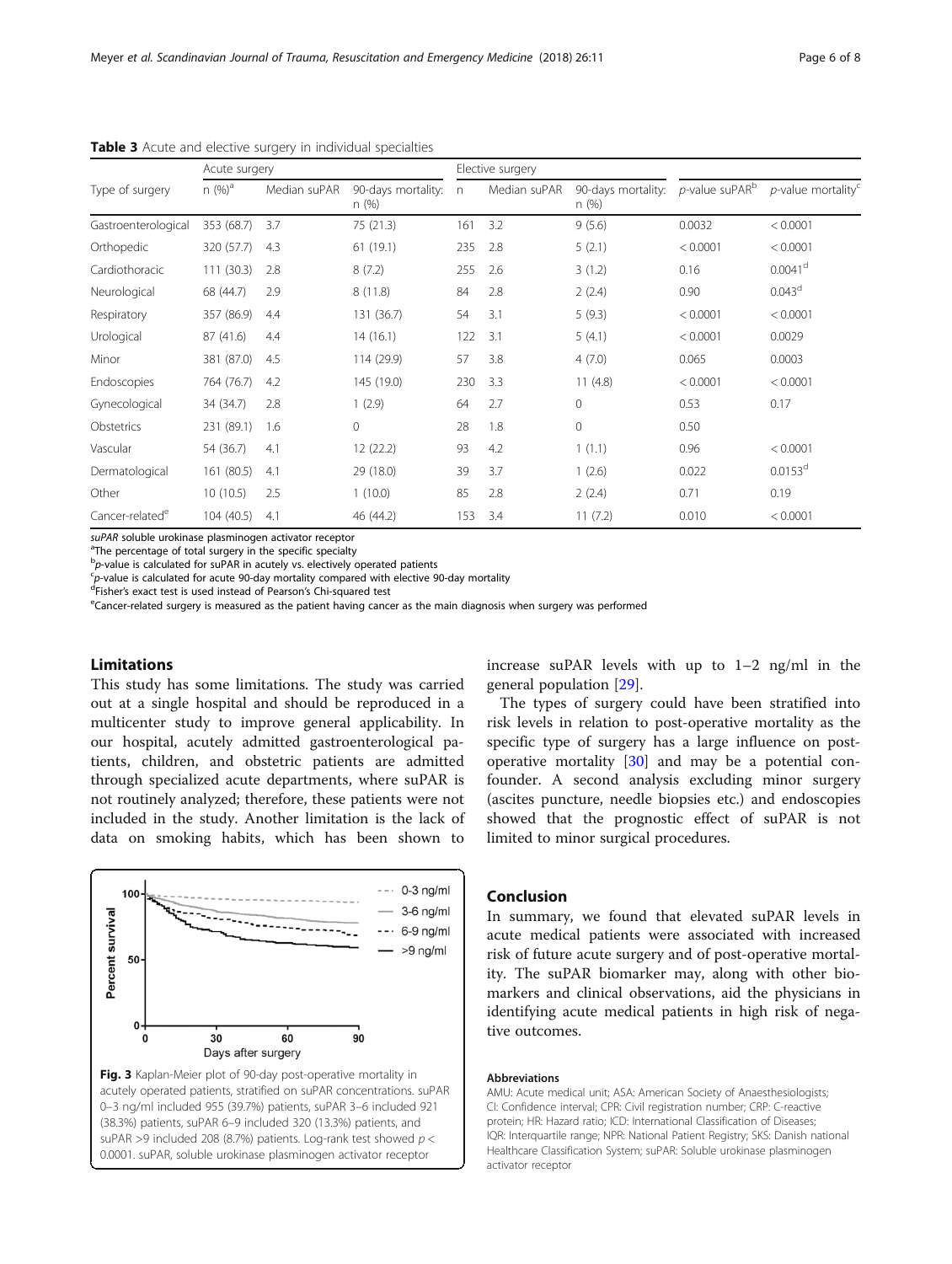## <span id="page-6-0"></span>Acknowledgements

Not applicaple.

## Funding

This study received no external funding. LJHR is supported by a grant from the Lundbeck Foundation (grant no. R180–2014-3360) outside the submitted work. MS is supported from a project Grant given to the Department of Cardiology, Copenhagen University Hospital Herlev, from ViroGates A/S outside the submitted work. The funders had no role in the design of the study; in the collection, analyses, or interpretation of data; in the writing of the manuscript; or in the decision to publish the results.

#### Availability of data and materials

Patient data used in this study was obtained from national and local registries. Access to these data can only be obtained following permission from the Danish Health and Medicines Authority and the Danish Data Protection Agency.

#### Authors' contributions

JM, LJHR, JE-O, MA, and MS conceived and designed the study. JM, LJHR, JE-O, and SL conducted data processing and analysis. JM drafted the article. All authors contributed substantially to the interpretation of data, revision, and final approvement of the manuscript. JM takes responsibility for the paper as a whole.

#### Ethics approval and consent to participate

This retrospective registry-based study was approved by the Danish Health and Medicines authority (reference no. 3–3013-1061/1). All processing of personal data followed national guidelines, and the project was approved by the Danish Data Protection Agency (reference no. HVH-2014-018, 02767). According to Danish legislation, patient consent is not necessary for registrybased research if approval has been obtained from the Danish Health and Medicines Authority.

#### Consent for publication

Not applicable.

#### Competing interests

JM, MS, MA, and LJHR have received funding for travel from ViroGates A/S, Denmark, the company that produces the suPARnostic assays. MS is supported from a project grant given to the Department of Cardiology, Copenhagen University Hospital Herlev, from ViroGates A/S outside the submitted work. JE-O is a named inventor on patents on suPAR and prognosis. The patents are owned by Copenhagen University Hospital Hvidovre, Denmark, and licensed to ViroGates A/S. JE-O is a co-founder, shareholder, and CSO of ViroGates A/S.

#### Publisher's Note

Springer Nature remains neutral with regard to jurisdictional claims in published maps and institutional affiliations.

#### Author details

<sup>1</sup>Clinical Research Centre, Copenhagen University Hospital Amager and Hvidovre, 2650 Hvidovre, Denmark. <sup>2</sup>Department of Cardiology, Copenhagen University Hospital Herlev, 2730 Herlev, Denmark. <sup>3</sup> Acute Medical Department, Copenhagen University Hospital Amager and Hvidovre, 2650 Hvidovre, Denmark.

## Received: 21 September 2017 Accepted: 15 January 2018 Published online: 01 February 2018

## References

- Rasmussen LJ, Ladelund S, Haupt TH, Ellekilde G, Poulsen JH, Iversen K, et al. Soluble urokinase plasminogen activator receptor (suPAR) in acute care: a strong marker of disease presence and severity, readmission and mortality. A retrospective cohort study. Emerg Med J. 2016;33(11):769–75.
- 2. Ingraham AM, Cohen ME, Bilimoria KY, Feinglass JM, Richards KE, Hall BL, et al. Comparison of hospital performance in nonemergency versus emergency colorectal operations at 142 hospitals. J Am Coll Surg. 2010; 210(2):155–65.
- 3. Becher RD, Hoth JJ, Miller PR, Mowery NT, Chang MC, Meredith JW. A critical assessment of outcomes in emergency versus nonemergency

general surgery using the American College of Surgeons National Surgical Quality Improvement Program database. Am Surg. 2011;77(7):951–9.

- 4. Havens JM, Peetz AB, Do WS, Cooper Z, Kelly E, Askari R, et al. The excess morbidity and mortality of emergency general surgery. J Trauma Acute Care Surg. 2015;78(2):306–11.
- 5. Solsky I, Friedmann P, Muscarella P, In H. Poor outcomes of gastric cancer surgery after admission through the emergency department. Ann Surg Oncol. 2017;24(5):1180–7.
- 6. Desmedt S, Desmedt V, Delanghe JR, Speeckaert R, Speeckaert MM. The intriguing role of soluble urokinase receptor in inflammatory diseases. Crit Rev Clin Lab Sci. 2017;54(2):117–33.
- 7. Blasi F, Carmeliet P. uPAR: a versatile signalling orchestrator. Nat Rev Mol Cell Biol. 2002;3(12):932–43.
- 8. Donadello K, Scolletta S, Taccone FS, Covajes C, Santonocito C, Cortes DO, et al. Soluble urokinase-type plasminogen activator receptor as a prognostic biomarker in critically ill patients. J Crit Care. 2014;29(1):144–9.
- 9. Eugen-Olsen J, Andersen O, Linneberg A, Ladelund S, Hansen TW, Langkilde A, et al. Circulating soluble urokinase plasminogen activator receptor predicts cancer, cardiovascular disease, diabetes and mortality in the general population. J Intern Med. 2010;268(3):296–308.
- 10. Eapen DJ, Manocha P, Ghasemzadeh N, Patel RS, Al Kassem H, Hammadah M, et al. Soluble urokinase plasminogen activator receptor level is an independent predictor of the presence and severity of coronary artery disease and of future adverse events. J Am Heart Assoc. 2014;3(5):e001118.
- 11. Borne Y, Persson M, Melander O, Smith JG, Engstrom G. Increased plasma level of soluble urokinase plasminogen activator receptor is associated with incidence of heart failure but not atrial fibrillation. Eur J Heart Fail. 2014;16(4):377–83.
- 12. de Bock CE, Wang Y. Clinical significance of urokinase-type plasminogen activator receptor (uPAR) expression in cancer. Med Res Rev. 2004;24(1):13–39.
- 13. Riisbro R, Stephens RW, Brunner N, Christensen IJ, Nielsen HJ, Heilmann L, et al. Soluble urokinase plasminogen activator receptor in preoperatively obtained plasma from patients with gynecological cancer or benign gynecological diseases. Gynecol Oncol. 2001;82(3):523–31.
- 14. Langkilde A, Hansen TW, Ladelund S, Linneberg A, Andersen O, Haugaard SB, et al. Increased plasma soluble uPAR level is a risk marker of respiratory cancer in initially cancer-free individuals. Cancer Epidemiol Biomark Prev. 2011;20(4):609–18.
- 15. Hayek SS, Sever S, Ko YA, Trachtman H, Awad M, Wadhwani S, et al. Soluble Urokinase receptor and chronic kidney disease. N Engl J Med. 2015;373(20): 1916–25.
- 16. Mossanen JC, Pracht J, Jansen TU, Buendgens L, Stoppe C, Goetzenich A, et al. Elevated soluble Urokinase Plasminogen activator receptor and Proenkephalin serum levels predict the development of acute kidney injury after cardiac surgery. Int J Mol Sci. 2017;18(8):1662.
- 17. Svendsen MN, Ytting H, Brunner N, Nielsen HJ, Christensen IJ. Preoperative concentrations of suPAR and MBL proteins are associated with the development of pneumonia after elective surgery for colorectal cancer. Surg Infect. 2006;7(5):463–71.
- 18. Eugen-Olsen J, Gustafson P, Sidenius N, Fischer TK, Parner J, Aaby P, et al. The serum level of soluble urokinase receptor is elevated in tuberculosis patients and predicts mortality during treatment: a community study from Guinea-Bissau. Int J Tuberc Lung Dis. 2002;6(8):686–92.
- 19. Molkanen T, Ruotsalainen E, Thorball CW, Jarvinen A. Elevated soluble urokinase plasminogen activator receptor (suPAR) predicts mortality in Staphylococcus Aureus bacteremia. Eur J Clin Microbiol Infect Dis. 2011; 30(11):1417–24.
- 20. Haupt TH, Petersen J, Ellekilde G, Klausen HH, Thorball CW, Eugen-Olsen J, et al. Plasma suPAR levels are associated with mortality, admission time, and Charlson Comorbidity index in the acutely admitted medical patient: a prospective observational study. Crit Care. 2012;16(4):R130.
- 21. Charlson ME, Pompei P, Ales KL, MacKenzie CR. A new method of classifying prognostic comorbidity in longitudinal studies: development and validation. J Chronic Dis. 1987;40(5):373–83.
- 22. Januel JM, Luthi JC, Quan H, Borst F, Taffe P, Ghali WA, et al. Improved accuracy of co-morbidity coding over time after the introduction of ICD-10 administrative data. BMC Health Serv Res. 2011;11:194.
- 23. Quan H, Li B, Couris CM, Fushimi K, Graham P, Hider P, et al. Updating and validating the Charlson comorbidity index and score for risk adjustment in hospital discharge abstracts using data from 6 countries. Am J Epidemiol. 2011;173(6):676–82.